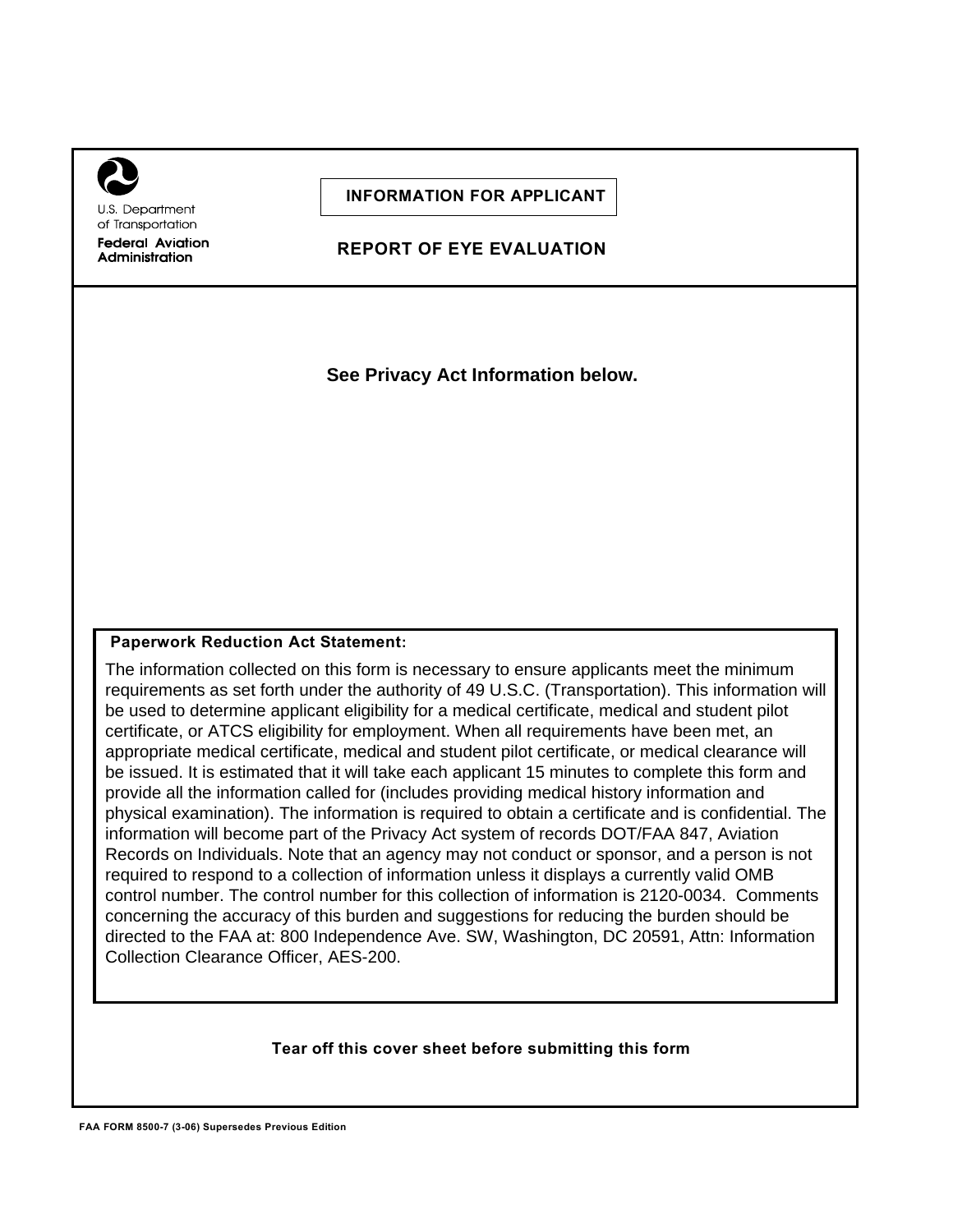## **REPORT OF EYE EVALUATION**

**PRIVACY ACT STATEMENT:** This statement is provided pursuant to the Privacy Act of 1974, 5 USC § 552a:

The authority for collecting this information is contained in 49 U.S.C. §§ 40113, 44702, 44703, 44709 and 14 C.F.R. Part 6 7. The principal purpose for which the information is intended to be used is to identify and evaluate your qualifications and eligibility for the issuance of an airman certificate and/or rating. Submission of the data is mandatory, except for the Social Security Number, which is voluntary. Failure to provide all required information will result in our being unable to issue you a certificate and/or rating. The information collected on this form will be included in a Privacy Act System of Records known as DOT/FAA 847, titled "Aviation Records on Individuals" and will be subject to the routine uses published in the System of Records Notice (SORN) for DOT/FAA 847 (see www.dot.gov/privacy/privacyactnotices), including:

(a) Providing basic airmen certification and qualification information to the public upon request; examples of basic information include:

• The type of certificates and ratings held, limitations, date of issuance and certificate number;

• The status of the airman's certificate (i.e., whether it is current or has been amended, modified, suspended or revoked for any reason);

• The airman's home address, unless requested by the airman to be withheld from public disclosure per 49 U.S.C. 44703(c);

• Information relating to an airman's physical status or condition used to determine statistically the validity of FAA medical standards; and the date, class, and restrictions of the latest physical

• Information relating to an individual's eligibility for medical certification, requests for special

issuance, and requests for review of certificate denials. (b) Using contact information to inform

airmen of meetings and seminars conducted by the FAA regarding aviation safety.

(c) Disclosing information to the National Transportation Safety Board (NTSB) in connection with its investigation responsibilities.

(d) Providing information about airmen to Federal, State, local and tribal law enforcement agencies when engaged in an official investigation in which an airman is involved. (e) Providing information about enforcement actions, or orders issued thereunder, to Federal agencies, the aviation industry, and the public upon request.

(f) Making records of delinquent civil penalties owed to the FAA available to the U.S. Department of the Treasury and the U.S. Department of Justice (DOJ) for collection pursuant to 31 U.S.C. 3711(g).

(g) Making records of effective orders against the certificates of airmen available to their employers if the airmen use the affected certificates to perform job responsibilities for those employers.

(h) Making airmen records available to users of FAA's Safety Performance Analysis System (SPAS), including the Department of Defense Commercial Airlift Division's Air Carrier Analysis Support System (ACAS) for its use in identifying safety hazards and risk areas, targeting inspection efforts for certificate holders of greatest risk, and monitoring the effectiveness of targeted oversight actions.

(i) Making records of an individual's positive drug test result, alcohol test result of 0.04 or greater breath alcohol concentration, or refusal to submit to testing required under a DOT-required testing program, available to third parties, including current and prospective employers of such individuals. Such records also contain the names and titles of individuals who, in their commercial capacity, administer the drug and alcohol testing programs of aviation entities.

(j) Providing information about airmen through the Civil Aviation Registry's Comprehensive Airmen Information System to the Department of Health and Human Services, Office of Child Support Enforcement, and the Federal Parent Locator Service that locates noncustodial parents who owe child support. Records in this system are used to identify airmen to the child support agencies nationwide in enforcing child support obligations, establishing paternity, establishing and modifying support orders and location of obligors. Records listed within the section on Categories of Records are retrieved using Connect: Direct through the Social Security Administration's secure environment.

(k) Making personally identifiable information about airmen available to other Federal agencies for the purpose of verifying the accuracy and completeness of medical information provided to FAA in connection with applications for airmen medical certification.

(l) Making records of past airman medical certification history data available to Aviation Medical Examiners (AMEs) on a routine basis so that AMEs may render the best medical certification decision.

(m) Making airman, aircraft and operator record elements available to users of FAA's Skywatch system, including the Department of Defense (DoD), the Department of Homeland Security (DHS), DOJ and other authorized Federal agencies, for their use in managing, tracking and reporting aviation-related security events.

(n) Other possible routine uses published in the Federal Register (see Prefatory Statement of General Routine Uses for additional uses (65 F.R. 19477-78) For example, a record from this system of records may be disclosed to the United States Coast Guard (Coast Guard) and to the Transportation Security Administration (TSA) if information from this system was shared with either agency when that agency was a component of the Department of Transportation (DOT) before its transfer to DHS and such disclosure is necessary to accomplish a DOT, TSA or Coast Guard function related to this system of records.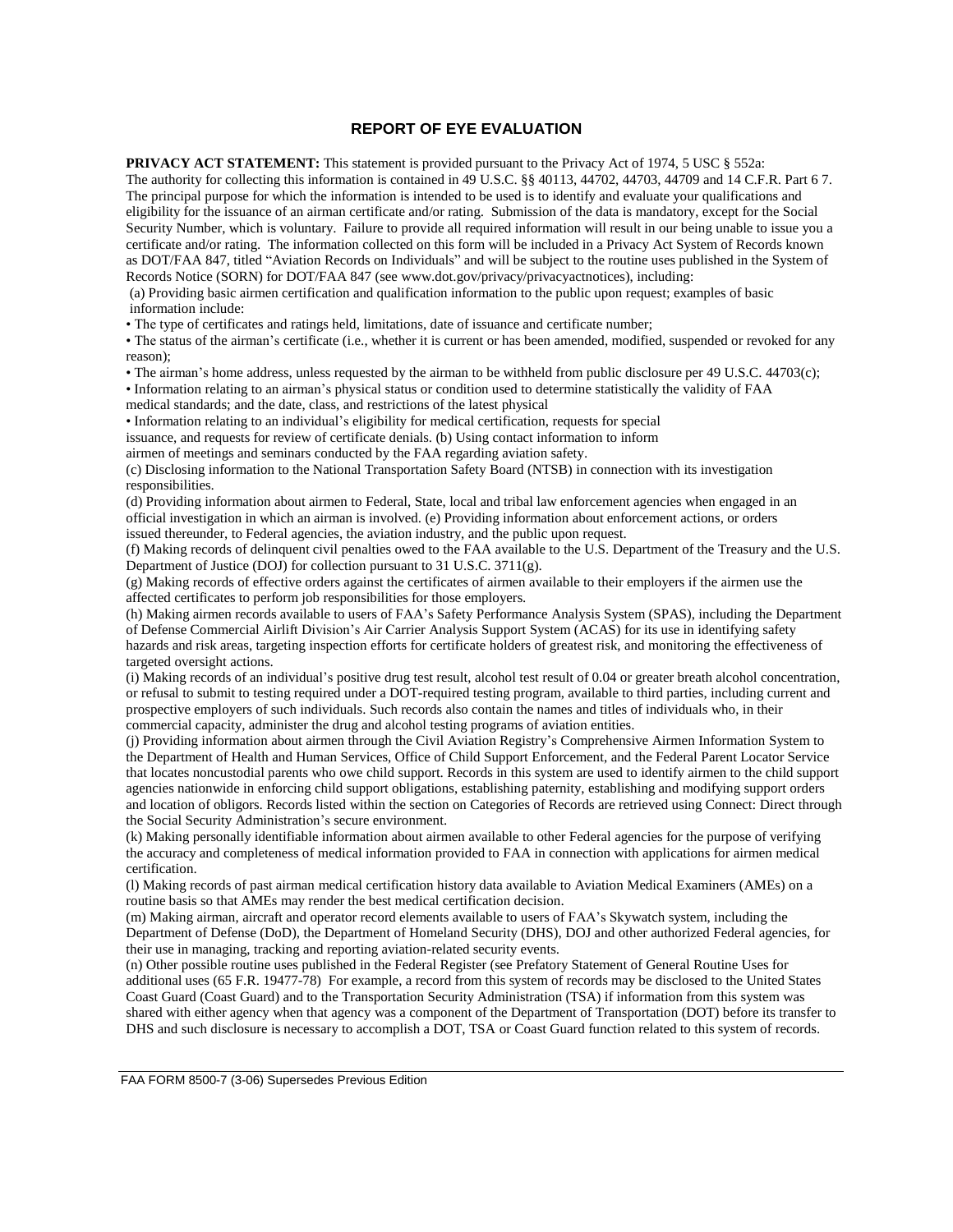## OMB Control No. 2120-0034 Evoires 00/24

|                                                                                                                                                                                                                                                                                                                                                                                                                                                                        |                                 |                        | U.S. DEPARTMENT OF TRANSPORTATION - FEDERAL AVIATION ADMINISTRATION |                 |                   | 1. DATE              |  |
|------------------------------------------------------------------------------------------------------------------------------------------------------------------------------------------------------------------------------------------------------------------------------------------------------------------------------------------------------------------------------------------------------------------------------------------------------------------------|---------------------------------|------------------------|---------------------------------------------------------------------|-----------------|-------------------|----------------------|--|
|                                                                                                                                                                                                                                                                                                                                                                                                                                                                        | <b>REPORT OF EYE EVALUATION</b> |                        |                                                                     |                 |                   |                      |  |
| 2A. NAME OF AIRMAN (Last, First, Middle)                                                                                                                                                                                                                                                                                                                                                                                                                               |                                 |                        | 2B. DATE OF BIRTH (Month, Day, Year)                                |                 | 2C. SEX (M or F)  |                      |  |
| 3. ADDRESS OF AIRMAN (No. Street, City, State, Zip Code)                                                                                                                                                                                                                                                                                                                                                                                                               |                                 |                        |                                                                     |                 |                   |                      |  |
|                                                                                                                                                                                                                                                                                                                                                                                                                                                                        |                                 |                        |                                                                     |                 |                   |                      |  |
| 4. HISTORY - Record pertinent past and present history concerning visual problems, eye surgical procedures, and medical conditions.                                                                                                                                                                                                                                                                                                                                    |                                 |                        |                                                                     |                 |                   |                      |  |
|                                                                                                                                                                                                                                                                                                                                                                                                                                                                        |                                 |                        |                                                                     |                 |                   |                      |  |
|                                                                                                                                                                                                                                                                                                                                                                                                                                                                        |                                 |                        |                                                                     |                 |                   |                      |  |
|                                                                                                                                                                                                                                                                                                                                                                                                                                                                        |                                 |                        |                                                                     |                 |                   |                      |  |
|                                                                                                                                                                                                                                                                                                                                                                                                                                                                        |                                 |                        |                                                                     |                 |                   |                      |  |
| 5. HETEROPHORIA - Record phorias and tropias (specify which), in prism diopters, with and without best lens correction in place.                                                                                                                                                                                                                                                                                                                                       |                                 |                        |                                                                     |                 | (2) AT 16 INCHES  |                      |  |
|                                                                                                                                                                                                                                                                                                                                                                                                                                                                        | EXO.                            | (1) AT 20 FEET<br>ESO. | HYPER.                                                              | EXO.            | ESO.              | HYPER.               |  |
| A. WITHOUT CORRECTION                                                                                                                                                                                                                                                                                                                                                                                                                                                  |                                 |                        |                                                                     |                 |                   |                      |  |
|                                                                                                                                                                                                                                                                                                                                                                                                                                                                        |                                 | (1) AT 20 FEET         |                                                                     |                 | (2) AT 16 INCHES  |                      |  |
|                                                                                                                                                                                                                                                                                                                                                                                                                                                                        | EXO.                            | ESO.                   | HYPER.                                                              | EXO.            | ESO.              | HYPER.               |  |
| B. WITH CORRECTION (If any)                                                                                                                                                                                                                                                                                                                                                                                                                                            |                                 |                        |                                                                     |                 |                   |                      |  |
| 6. FUSION AND EOM - Record fusion ability and method used. Note presence of strabismus, diplopia, and/or abnormal extraocular motility.                                                                                                                                                                                                                                                                                                                                |                                 |                        |                                                                     |                 |                   |                      |  |
|                                                                                                                                                                                                                                                                                                                                                                                                                                                                        |                                 |                        |                                                                     |                 |                   |                      |  |
|                                                                                                                                                                                                                                                                                                                                                                                                                                                                        |                                 |                        |                                                                     |                 |                   |                      |  |
|                                                                                                                                                                                                                                                                                                                                                                                                                                                                        |                                 |                        |                                                                     |                 |                   |                      |  |
|                                                                                                                                                                                                                                                                                                                                                                                                                                                                        |                                 |                        |                                                                     |                 |                   |                      |  |
|                                                                                                                                                                                                                                                                                                                                                                                                                                                                        |                                 |                        |                                                                     |                 |                   |                      |  |
|                                                                                                                                                                                                                                                                                                                                                                                                                                                                        |                                 |                        |                                                                     |                 |                   |                      |  |
| 7. PUPILS - Statement of relative size and reaction. Specify abnormal function i.e. afferent pupillary defect.<br>8. VISUAL FIELDS - Attach field charts, if used.<br>9. EXTERNAL AND SLIT LAMP EXAM - Record results of slit lamp exam for each eye. Describe comeal scars or cataracts, if present. Describe abnormal adnexa findings.<br>O.D.<br>O.S.<br>10. OPHTHALMOSCOPIC - Describe disc, macula, vessels, and retina. State if dilated exam performed.<br>O.D. |                                 |                        |                                                                     |                 |                   |                      |  |
|                                                                                                                                                                                                                                                                                                                                                                                                                                                                        |                                 |                        |                                                                     |                 |                   |                      |  |
|                                                                                                                                                                                                                                                                                                                                                                                                                                                                        |                                 |                        |                                                                     |                 |                   | CHECK IF APPLICABLE: |  |
|                                                                                                                                                                                                                                                                                                                                                                                                                                                                        |                                 | WITHOUT<br>CORRECTION  |                                                                     | WITH CORRECTION | CONTACT<br>LENSES | LENSES               |  |
|                                                                                                                                                                                                                                                                                                                                                                                                                                                                        | O.D.                            |                        |                                                                     |                 |                   | SPECTACLE            |  |
|                                                                                                                                                                                                                                                                                                                                                                                                                                                                        | O.S.                            |                        |                                                                     |                 |                   |                      |  |
|                                                                                                                                                                                                                                                                                                                                                                                                                                                                        | O.D.                            |                        |                                                                     |                 |                   |                      |  |
|                                                                                                                                                                                                                                                                                                                                                                                                                                                                        | O.S.                            |                        |                                                                     |                 |                   |                      |  |
| O.S.<br>11. VISUAL ACUITY (Use Snellen Equivalents)<br>A. DISTANT VISION<br>B. NEAR VISION (16 INCHES)<br>C. INTERMEDIATE VISION (32 INCHES)                                                                                                                                                                                                                                                                                                                           | O.D.                            |                        |                                                                     |                 |                   |                      |  |